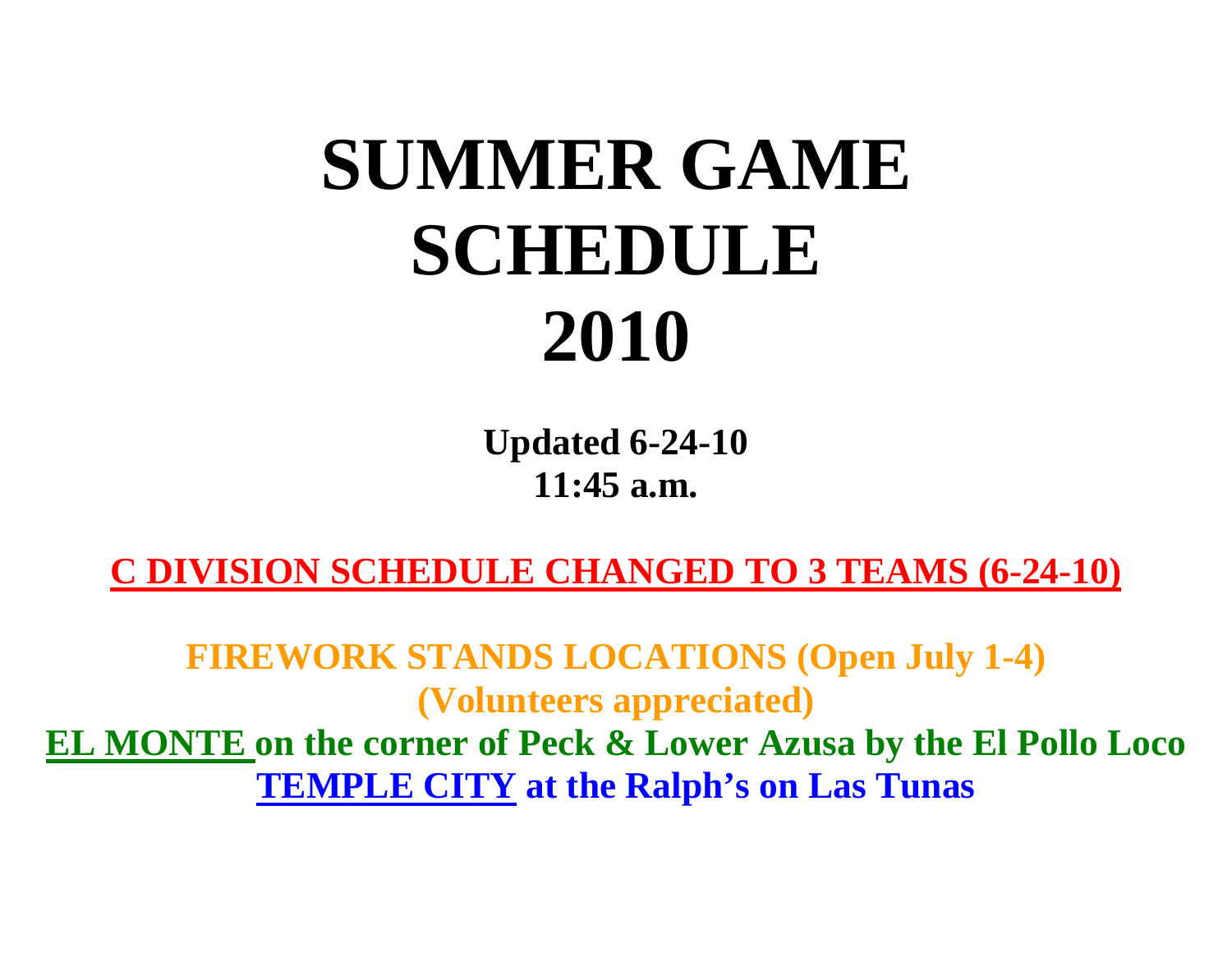| <b>Time</b> | <b>Monday, June 21</b>                                                                                                                      | <b>Tuesday, June 22</b>                                                                                                                                                                                     | <b>Wednesday, June 23</b>                                                                    | Thursday, June 24                                                                                                                                    | Friday, June 25 |
|-------------|---------------------------------------------------------------------------------------------------------------------------------------------|-------------------------------------------------------------------------------------------------------------------------------------------------------------------------------------------------------------|----------------------------------------------------------------------------------------------|------------------------------------------------------------------------------------------------------------------------------------------------------|-----------------|
| 4:45        | <b>B</b> Division<br>Georgia vs. Kentucky $- A - 3$<br>$FSU$ vs. $UNC - C-3$<br><b>Karenas</b><br>Arcadia Teams - A-1<br>Covina Teams - C-1 | <b>AA Division</b><br>Georgia vs. Miami - A-3<br>$FSU$ vs. $UNC - C-3$<br>Pac Ten<br>Cal vs. Stanford - A-1<br>USC vs. $UCLA - C-1$                                                                         | <b>Karenas</b><br>Arcadia Teams - A-1<br>Covina Teams - C-1                                  |                                                                                                                                                      |                 |
| 5:30        |                                                                                                                                             |                                                                                                                                                                                                             | <b>B</b> Division<br>Georgia vs. $FSU - A-3$<br>UNC vs. Kentucky $- C - 3$                   | <b>AA Division</b><br>Georgia vs. $FSU - A-3$<br>UNC vs. Miami - C-3<br>Pac Ten<br>Cal vs. $USC - A-1$<br>UCLA vs. Stanford - C-1                    |                 |
| 6:15        | C Division<br>Georgia vs. Kentucky $- A - 2$<br>$FSU$ vs. $UNC - C-2$<br>Pac Five<br>All Teams in Arcadia                                   | <b>A Division</b><br>Georgia vs. Kentucky $- A - 3$<br>$FSU$ vs. $UNC - C-3$<br><b>AAA Division</b><br>Georgia vs. Kentucky - A-1<br>$FSU$ vs. $UNC - C-1$<br><b>D</b> Division<br>Eagles vs. $Colts - A-2$ | <b>Royal Friends</b><br>$Arcadia - A-1$<br>$Covina - C-2$<br>Pac Five<br>All Teams in Covina |                                                                                                                                                      |                 |
| 7:00        |                                                                                                                                             | <b>D</b> Division<br>Eagles vs. Lions $-A-2$<br>Bucs vs. Steelers - C-2                                                                                                                                     | <b>C</b> Division<br>Georgia vs. $FSU - A-2$<br>UNC vs. Kentucky $- C-2$                     | <b>A Division</b><br>Georgia vs. $FSU - A-3$<br>UNC vs. Kentucky $-C-3$<br><b>AAA Division</b><br>Georgia vs. $FSU - A-1$<br>UNC vs. Kentucky $-C-1$ |                 |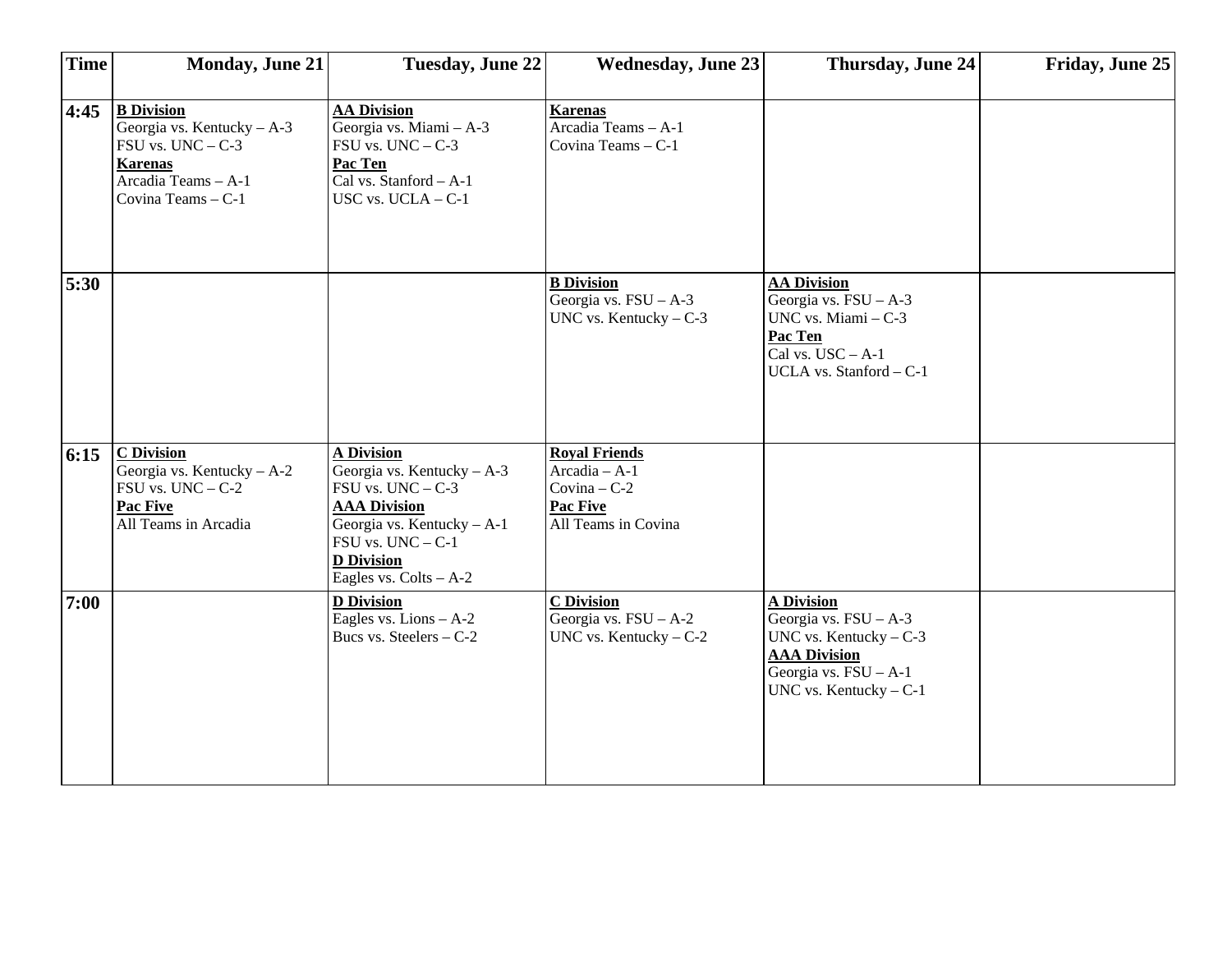| <b>Time</b> | <b>Monday, June 28</b>                                                                                                                | <b>Tuesday, June 29</b>                                                                                                                                                                                    | <b>Wednesday, June 30</b>                                                                                                                | Thursday, July 1                                                                                                                                    | Friday, July 2 |
|-------------|---------------------------------------------------------------------------------------------------------------------------------------|------------------------------------------------------------------------------------------------------------------------------------------------------------------------------------------------------------|------------------------------------------------------------------------------------------------------------------------------------------|-----------------------------------------------------------------------------------------------------------------------------------------------------|----------------|
| 4:45        | <b>B</b> Division<br>Georgia vs. Kentucky - A-3<br>FSU vs. $UNC - C-3$<br><b>Karenas</b><br>Arcadia Teams - A-1<br>Covina Teams - C-1 | <b>AA Division</b><br>Georgia vs. Miami - A-3<br>$FSU$ vs. $UNC - C-3$<br>Pac Ten<br>Cal vs. Stanford - A-1<br>USC vs. $UCLA - C-1$                                                                        | <b>Karenas</b><br>Soccer Tournament & BBQ in<br>Arcadia at 5:00. \$3.00 per<br>person.                                                   |                                                                                                                                                     |                |
| 5:30        |                                                                                                                                       |                                                                                                                                                                                                            | <b>B</b> Division<br>Georgia vs. $UNC - A-3$<br>FSU vs. Kentucky - C-3                                                                   | <b>AA Division</b><br>Georgia vs. $UNC - A-3$<br>FSU vs. Miami - C-3<br>Pac Ten<br>Cal vs. UCLA - A-1<br>USC vs. Stanford - C-1                     |                |
| 6:15        | <b>C</b> Division<br>Arcadia Teams - A-2<br>$FSU$ vs. $UNC - C-2$<br>Pac Five<br>All Teams in Arcadia                                 | <b>A Division</b><br>Georgia vs. Kentucky $- A - 3$<br>FSU vs. $UNC - C-3$<br><b>AAA Division</b><br>Georgia vs. Kentucky - A-1<br>$FSU$ vs. $UNC - C-1$<br><b>D</b> Division<br>Steelers vs. Eagles - A-2 | <b>Royal Friends</b><br>$Arcadia - A-1$<br>$Covina - C-2$<br>Pac Five<br>All Teams in Covina<br><b>C</b> Division<br><b>FSU</b> Activity |                                                                                                                                                     |                |
| 7:00        |                                                                                                                                       | <b>D</b> Division<br>Steelers vs. Bucs $- A - 2$<br>Lions vs. $Colts - C-2$                                                                                                                                | <b>C</b> Division<br>Arcadia vs. UNC - A-2                                                                                               | <b>A Division</b><br>Georgia vs. $UNC - A-3$<br>FSU vs. Kentucky $-C-3$<br><b>AAA Division</b><br>Georgia vs. $UNC - A-1$<br>FSU vs. Kentucky - C-1 |                |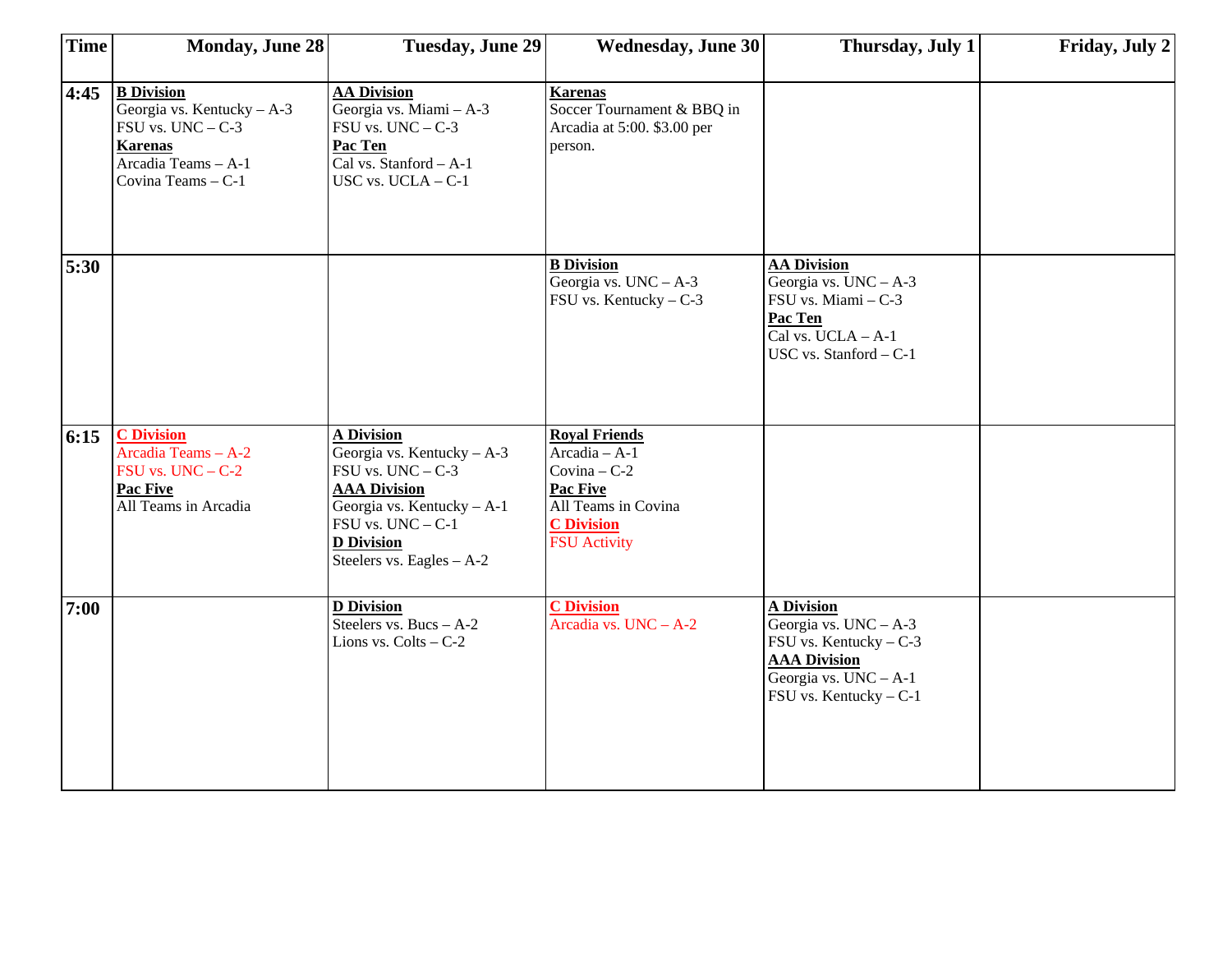| <b>Time</b> | Monday, July 5                                                                                                                      | Tuesday, July 6                                                                                                                                                                                                      | <b>Wednesday, July 7</b>                                                                                                                        | Thursday, July 8                                                                                                                                 | Friday, July 9                                                                                                                       |
|-------------|-------------------------------------------------------------------------------------------------------------------------------------|----------------------------------------------------------------------------------------------------------------------------------------------------------------------------------------------------------------------|-------------------------------------------------------------------------------------------------------------------------------------------------|--------------------------------------------------------------------------------------------------------------------------------------------------|--------------------------------------------------------------------------------------------------------------------------------------|
| 4:45        | <b>B</b> Division<br>Georgia vs. Kentucky $- A - 3$<br>$FSU$ vs. $UNC - C-3$<br><b>Karenas</b><br>No Activities                     | <b>AA Division</b><br>Georgia vs. Miami - A-3<br>FSU vs. $UNC - C-3$<br>Pac Ten<br>Cal vs. Stanford - A-1<br>USC vs. $UCLA - C-1$                                                                                    | <b>Karenas</b><br>Arcadia Teams - A-1<br>Covina Teams - C-1                                                                                     |                                                                                                                                                  | MT. KARE<br>A & A<br><b>July 9-12</b>                                                                                                |
| 5:30        |                                                                                                                                     |                                                                                                                                                                                                                      | <b>B</b> Division<br>Kentucky vs. $UNC - A-3$<br>FSU vs. Georgia - C-3                                                                          | <b>AA Division</b><br>Miami vs. UNC - A-3<br>FSU vs. Georgia - C-3<br>Pac Ten<br>Stanford vs. UCLA - A-1<br>USC vs. $Cal - C-1$                  | <b>B</b> Division<br>Trip to Dodger Game on<br>Friday, July 9<br><b>C</b> Division<br>Trip to Adventure City on<br>Saturday, July 10 |
| 6:15        | Pac Five<br>All Teams in Arcadia for Jog-A-<br>Thon (No Games)<br><b>C</b> Division<br><b>UNC Activity</b><br>FSU vs. Arcadia - C-2 | <b>A Division</b><br>Georgia vs. Kentucky - A-3<br>$FSU$ vs. $UNC - C-3$<br><b>AAA Division</b><br>Georgia vs. Kentucky - A-1<br>FSU vs. UNC - C-1<br><b>D</b> Division<br>Arcadia Teams - A-2<br>Covina Teams - C-2 | <b>Royal Friends</b><br>Arcadia - A-1<br>$Covina - C-2$<br><b>Pac Five</b><br>All Teams in Covina<br><b>C</b> Division<br>Arcadia vs. FSU - A-2 |                                                                                                                                                  |                                                                                                                                      |
| 7:00        |                                                                                                                                     |                                                                                                                                                                                                                      | <b>C</b> Division<br>Arcadia vs. UNC - A-2                                                                                                      | <b>A Division</b><br>Kentucky vs. $UNC - A-3$<br>FSU vs. Georgia - C-3<br><b>AAA Division</b><br>Kentucky vs. UNC - A-1<br>FSU vs. Georgia - C-1 |                                                                                                                                      |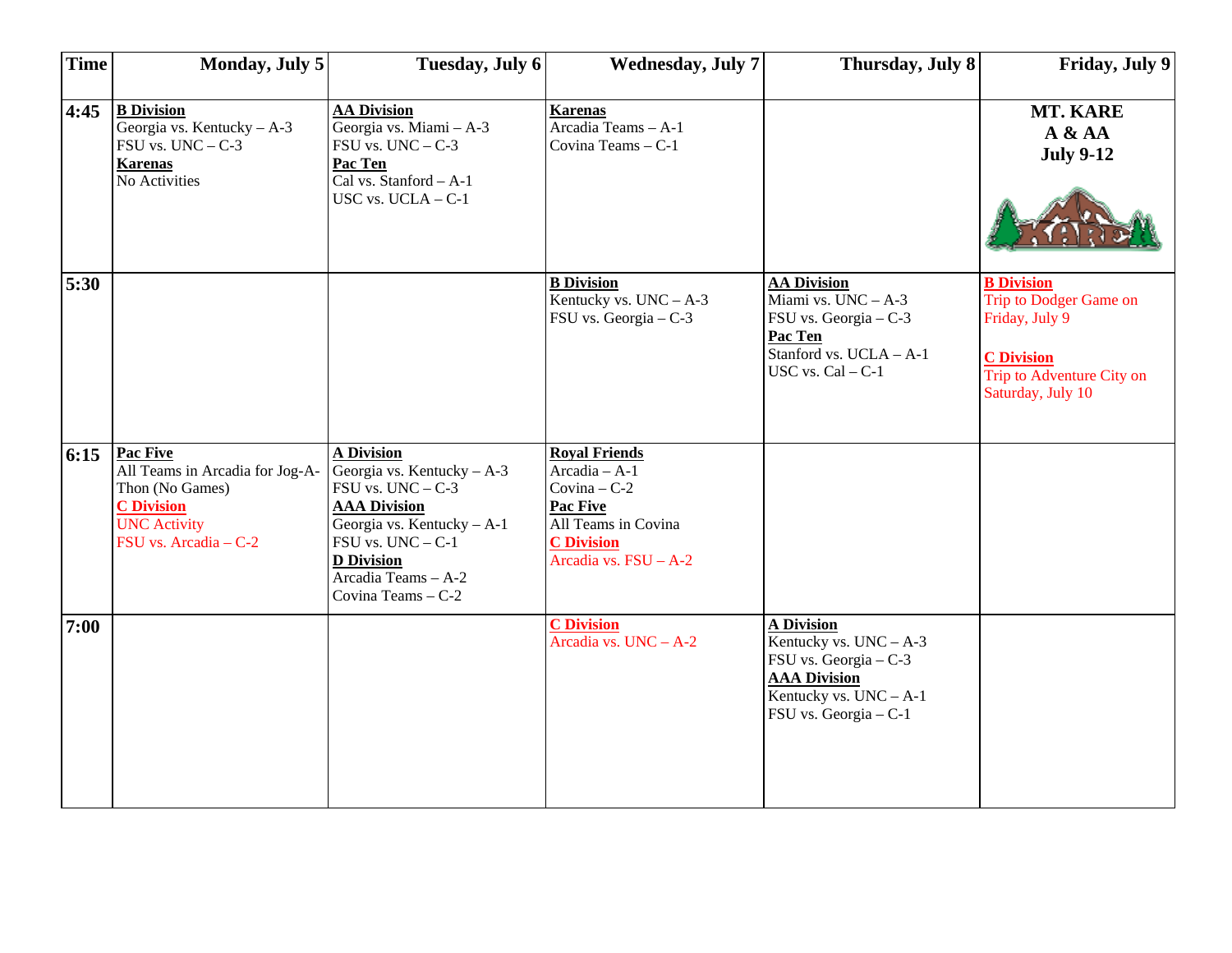| <b>Time</b> | <b>Monday, July 12</b>                                                                                         | <b>Tuesday, July 13</b>                                                                                                 | <b>Wednesday, July 14</b>                                                                                                                      | Thursday, July 15                                                                | Friday, July 16                                                                                                     |
|-------------|----------------------------------------------------------------------------------------------------------------|-------------------------------------------------------------------------------------------------------------------------|------------------------------------------------------------------------------------------------------------------------------------------------|----------------------------------------------------------------------------------|---------------------------------------------------------------------------------------------------------------------|
| 4:45        | <b>B</b> Division<br>UNC vs. Georgia $-C-3$<br><b>Karenas</b><br>Arcadia Teams $- A - 1$<br>Covina Teams - C-1 | <b>AA Division</b><br>UNC vs. Georgia $-$ C-3                                                                           | <b>B</b> Division<br>Georgia vs. FSU - A-3<br><b>Karenas</b><br>Arcadia Teams - A-1<br>Covina Teams - C-1                                      | <b>AA Division</b><br>Georgia vs. $FSU - A-3$<br><b>ROYAL FRIENDS</b><br>July 15 | MT. KARE<br><b>KARENA 2<sup>nd</sup> GRADE</b><br><b>July 16-17</b><br><b>KARENA 3rd GRADE</b><br><b>July 16-19</b> |
| 5:30        | <b>B</b> Division<br>$\overline{\text{FSU} \text{ vs. Kentucky}} - C-3$                                        | <b>AA Division</b><br>FSU vs. Miami - C-3                                                                               | <b>B</b> Division<br>Kentucky vs. $UNC - A-3$                                                                                                  | <b>AA Division</b><br>Miami vs. $UNC - A-3$                                      |                                                                                                                     |
| 6:15        | <b>C</b> Division<br>UNC vs. $FSU - C-2$<br><b>Arcadia Activity</b><br>Pac Five<br>All Teams in Arcadia        | <b>A Division</b><br>UNC vs. Georgia $-$ C-3<br><b>D</b> Division<br>Lions vs. Steelers $-C-2$                          | <b>C</b> Division<br><b>FSU</b> Activity<br><b>Royal Friends</b><br>$Arcadia - A-1$<br>Covina $-C-2$<br><b>Pac Five</b><br>All Teams in Covina | <b>A Division</b><br>Georgia vs. $FSU - A-3$                                     |                                                                                                                     |
| 7:00        |                                                                                                                | <b>A Division</b><br>FSU vs. Kentucky - C-3<br><b>D</b> Division<br>Lions vs. Eagles $-C-2$<br>Colts vs. Bucs $- A - 2$ | <b>C</b> Division<br>Arcadia vs. UNC - A-2                                                                                                     | <b>A Division</b><br>Kentucky vs. $UNC - A-3$                                    |                                                                                                                     |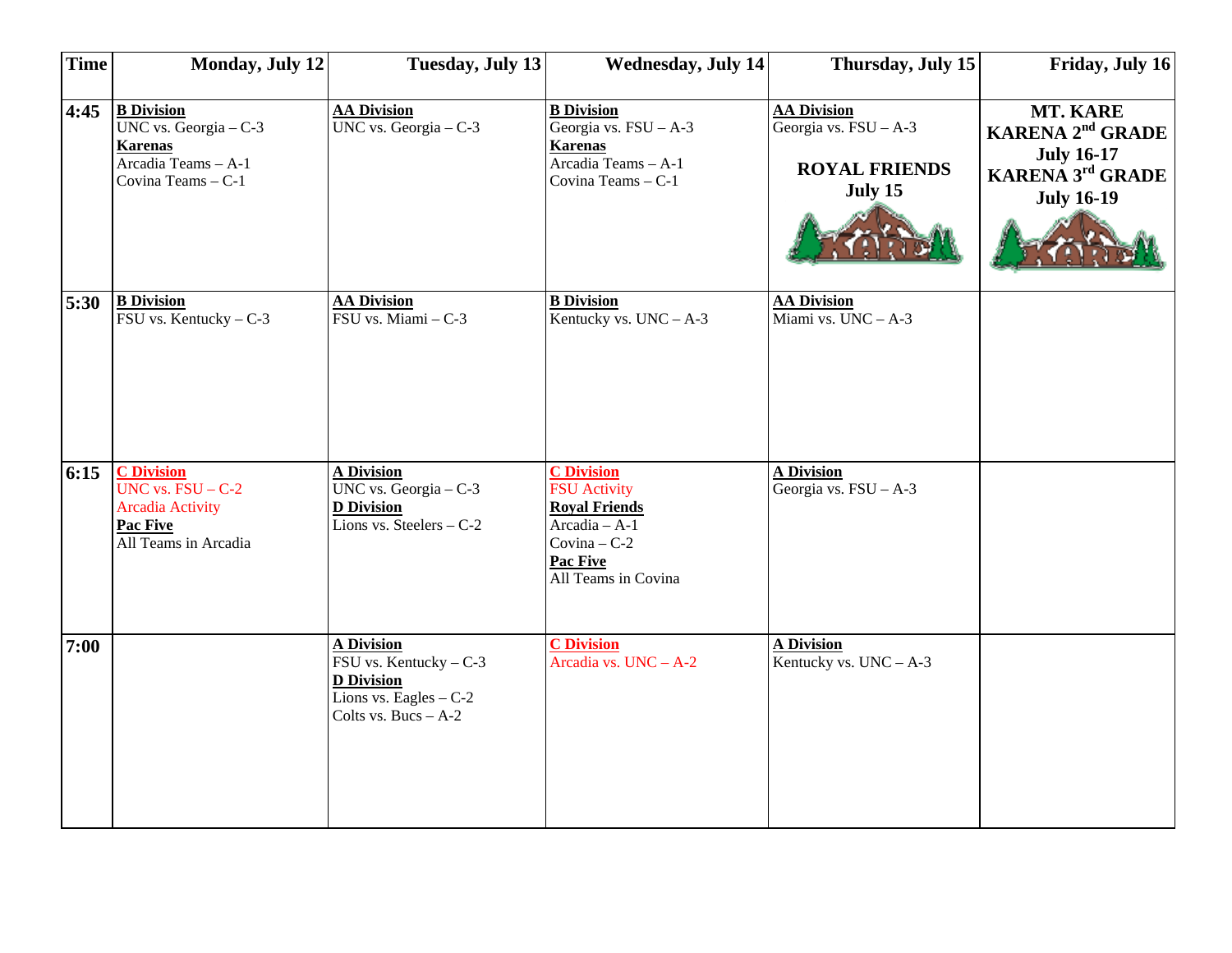| Time | <b>Monday, July 19</b>                                                                                                       | <b>Tuesday, July 20</b>                                                                                                                                                                                                           | <b>Wednesday, July 21</b>                                                                                                               | Thursday, July 22                                                                                                                                      | Friday, July 23                                                                 |
|------|------------------------------------------------------------------------------------------------------------------------------|-----------------------------------------------------------------------------------------------------------------------------------------------------------------------------------------------------------------------------------|-----------------------------------------------------------------------------------------------------------------------------------------|--------------------------------------------------------------------------------------------------------------------------------------------------------|---------------------------------------------------------------------------------|
| 4:45 | <b>B</b> Division<br>Georgia vs. Kentucky $- A - 3$<br>FSU vs. $UNC - C-3$<br><b>Karenas</b><br>No Activities - Camp Returns | <b>AA Division</b><br>Georgia vs. Miami - A-3<br>$FSU$ vs. $UNC - C-3$<br>Pac Ten<br>Cal vs. Stanford - A-1<br>USC vs. UCLA - C-1                                                                                                 | <b>Karenas</b><br>Arcadia Teams - A-1<br>Covina Teams - C-1                                                                             |                                                                                                                                                        | MT. KARE<br><b>D</b> Division<br>July 23<br>C & B Division<br><b>July 24-25</b> |
| 5:30 |                                                                                                                              |                                                                                                                                                                                                                                   | <b>B</b> Division<br>Kentucky vs. $FSU - A-3$<br>UNC vs. Georgia $-$ C-3                                                                | <b>AA Division</b><br>Miami vs. FSU - A-3<br>UNC vs. Georgia $-$ C-3<br>Pac Ten<br>Stanford vs. USC - A-1<br>UCLA vs. Cal - C-1                        |                                                                                 |
| 6:15 | <b>C</b> Division<br>FSU vs. Arcadia - C-2<br><b>Pac Five</b><br>Playoffs in Arcadia                                         | <b>A Division</b><br>Georgia vs. Kentucky $- A - 3$<br>$FSU$ vs. $UNC - C-3$<br><b>AAA Division</b><br>Georgia vs. Kentucky - A-1<br>FSU vs. UNC - C-1<br><b>D</b> Division<br>Bucs vs. Lions $-C-2$<br>Steelers vs. Eagles - A-2 | <b>Royal Friends</b><br>$Arcadia - A-1$<br>Covina $-C-2$<br><b>Pac Five</b><br>Championship<br><b>C</b> Division<br><b>UNC Activity</b> |                                                                                                                                                        |                                                                                 |
| 7:00 | <b>C</b> Division<br>UNC vs. Arcadia - C-2                                                                                   | <b>D</b> Division<br>Bucs vs. Colts - C-2                                                                                                                                                                                         | <b>C</b> Division<br>Arcadia vs. $FSU - A-2$                                                                                            | <b>A Division</b><br>Kentucky vs. $FSU - A-3$<br>UNC vs. Georgia $-$ C-3<br><b>AAA Division</b><br>Kentucky vs. $FSU - A-1$<br>UNC vs. Georgia $-$ C-1 |                                                                                 |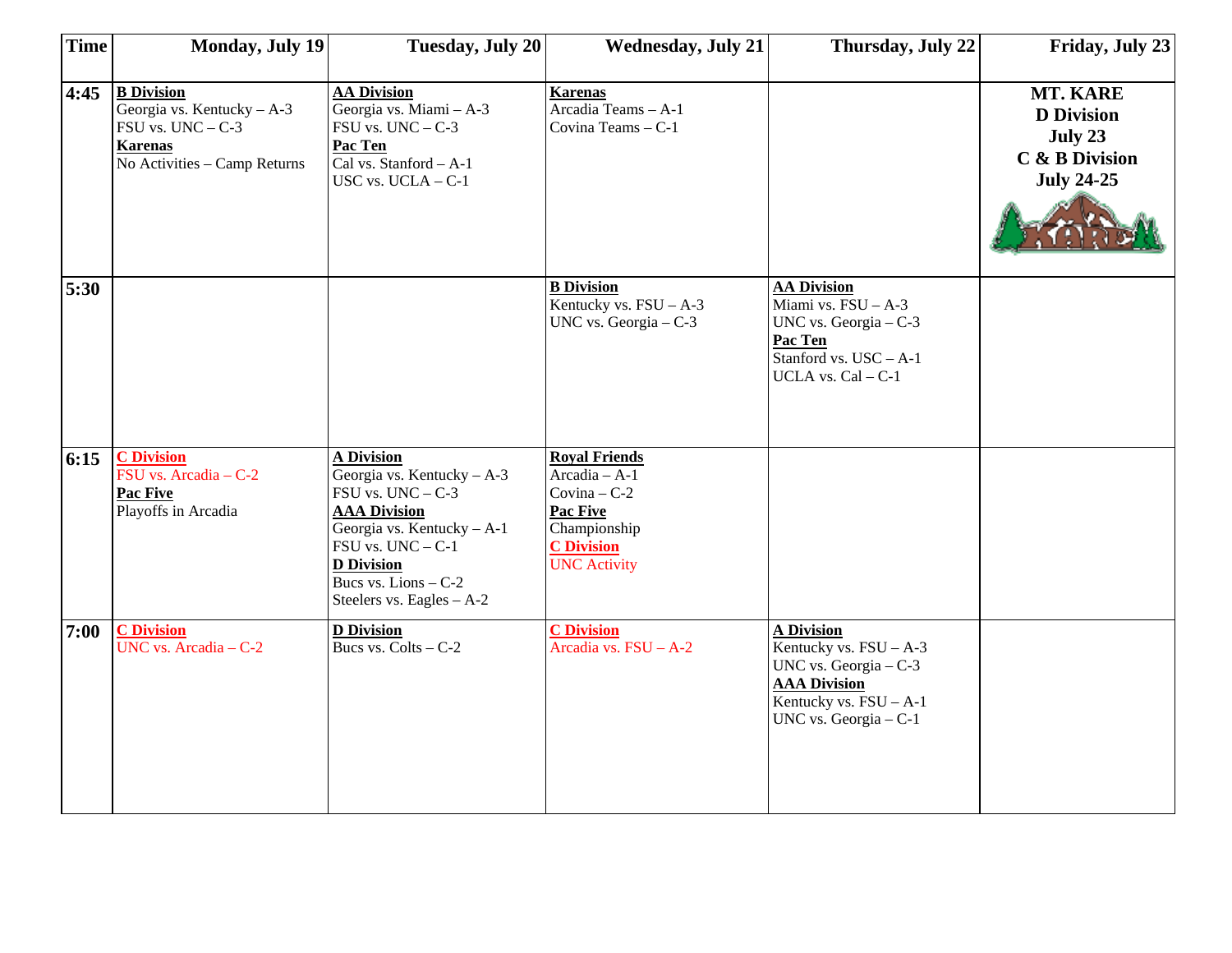| <b>Time</b> | Monday, July 26                                                                                          | Tuesday, July 27                                                                                                  | <b>Wednesday, July 28</b>                                                                                        | Thursday, July 29                                                        | Friday, July 30 |
|-------------|----------------------------------------------------------------------------------------------------------|-------------------------------------------------------------------------------------------------------------------|------------------------------------------------------------------------------------------------------------------|--------------------------------------------------------------------------|-----------------|
| 4:45        | <b>B</b> Division<br>Playoffs<br><b>Karenas</b><br>Playoffs<br>Arcadia Teams - A-1<br>Covina Teams - C-1 | <b>AA Division</b><br>Playoffs<br>Pac Ten<br>Playoffs                                                             | <b>B</b> Division<br>Championship<br><b>Karenas</b><br>Championship<br>Arcadia Teams - A-1<br>Covina Teams - C-1 | <b>AA Division</b><br>Championship<br>Pac Ten<br>Championship            |                 |
| 5:30        | MT. KARE<br><b>PAC FIVE</b><br>July 26-August 1                                                          |                                                                                                                   |                                                                                                                  |                                                                          |                 |
| 6:15        | $\frac{\text{C Division}}{\text{Playoffs } (2^{\text{nd}} \text{ vs. } 3^{\text{rd}})}$                  | <b>D</b> Division<br>Colts vs. Steelers - A-2<br><b>A Division</b><br>Playoffs<br><b>AAA Division</b><br>Playoffs | <b>C</b> Division<br>Championship                                                                                | <b>A Division</b><br>Championship<br><b>AAA Division</b><br>Championship |                 |
| 7:00        |                                                                                                          | <b>D</b> Division<br>Colts vs. Lions $- A - 2$<br>Bucs vs. Eagles $-C-2$                                          |                                                                                                                  |                                                                          |                 |